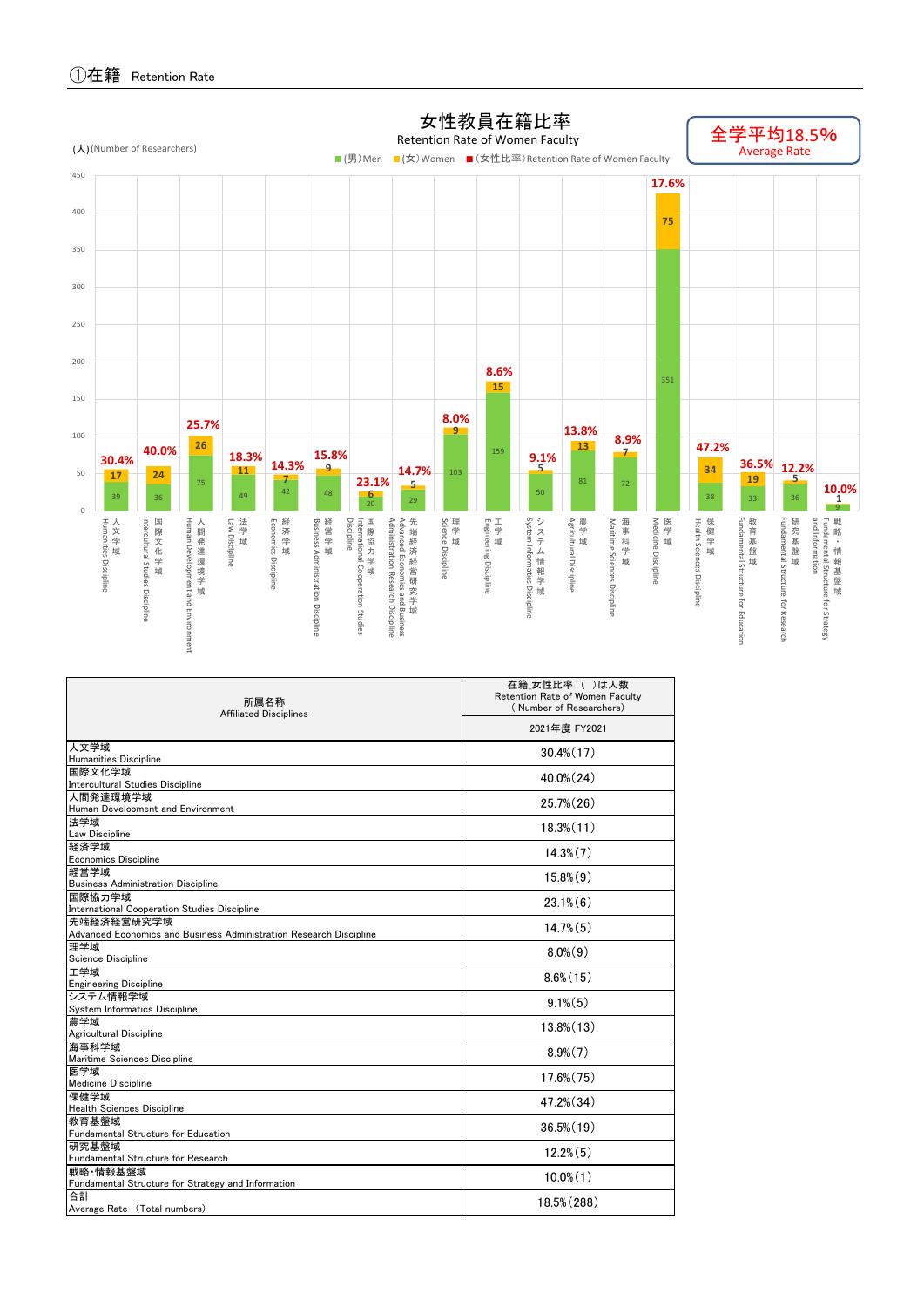

| 所属名称<br><b>Affiliated Disciplines</b>                                     | 在籍(学術研究員含む) 女性比率()は人数<br>Retention Rate of Women Faculty (including<br>Academic Researchers)<br>(Number of Researchers)<br>2021年度 FY2021 |  |  |  |  |  |  |
|---------------------------------------------------------------------------|------------------------------------------------------------------------------------------------------------------------------------------|--|--|--|--|--|--|
|                                                                           |                                                                                                                                          |  |  |  |  |  |  |
| 人文学域<br>Humanities Discipline                                             | $28.8\%$ (17)                                                                                                                            |  |  |  |  |  |  |
| 国際文化学域<br>Intercultural Studies Discipline                                | 40.0% (26)                                                                                                                               |  |  |  |  |  |  |
| 人間発達環境学域<br>Human Development and Environment                             | $26.7\%$ $(31)$                                                                                                                          |  |  |  |  |  |  |
| 法学域                                                                       | $18.3\%$ $(11)$                                                                                                                          |  |  |  |  |  |  |
| Law Discipline<br>経済学域                                                    | $14.0\%$ $(7)$                                                                                                                           |  |  |  |  |  |  |
| <b>Economics Discipline</b><br>経営学域                                       | $15.5\%$ $(9)$                                                                                                                           |  |  |  |  |  |  |
| <b>Business Administration Discipline</b><br>国際協力学域                       | $23.1\%$ $(6)$                                                                                                                           |  |  |  |  |  |  |
| International Cooperation Studies Discipline<br>先端経済経営研究学域                |                                                                                                                                          |  |  |  |  |  |  |
| Advanced Economics and Business Administration Research Discipline<br>理学域 | $14.3\%$ $(5)$                                                                                                                           |  |  |  |  |  |  |
| Science Discipline<br>工学域                                                 | $8.5\%$ $(11)$                                                                                                                           |  |  |  |  |  |  |
| <b>Engineering Discipline</b>                                             | $8.7\%$ (16)                                                                                                                             |  |  |  |  |  |  |
| システム情報学域<br>System Informatics Discipline                                 | $8.8\%$ $(5)$                                                                                                                            |  |  |  |  |  |  |
| 農学域<br>Agricultural Discipline                                            | $15.2\%$ $(16)$                                                                                                                          |  |  |  |  |  |  |
| 海事科学域<br>Maritime Sciences Discipline                                     | $8.4\%$ $(7)$                                                                                                                            |  |  |  |  |  |  |
| 医学域<br>Medicine Discipline                                                | $18.2\%$ $(80)$                                                                                                                          |  |  |  |  |  |  |
| 保健学域<br><b>Health Sciences Discipline</b>                                 | 47.3% (35)                                                                                                                               |  |  |  |  |  |  |
| 教育基盤域<br>Fundamental Structure for Education                              | $35.8\%$ $(19)$                                                                                                                          |  |  |  |  |  |  |
| 研究基盤域<br>Fundamental Structure for Research                               | $13.3\%$ $(6)$                                                                                                                           |  |  |  |  |  |  |
| 戦略 情報基盤域<br>Fundamental Structure for Strategy and Information            | $10.0\%$ $(1)$                                                                                                                           |  |  |  |  |  |  |
| その他<br>Others                                                             | $9.1\%$ (1)                                                                                                                              |  |  |  |  |  |  |
| 合計<br>Average Rate (Total numbers)                                        | 18.6% (309)                                                                                                                              |  |  |  |  |  |  |

## ②在籍(学術研究員含む) Retention Rate of Women Faculty (including Academic Researchers)